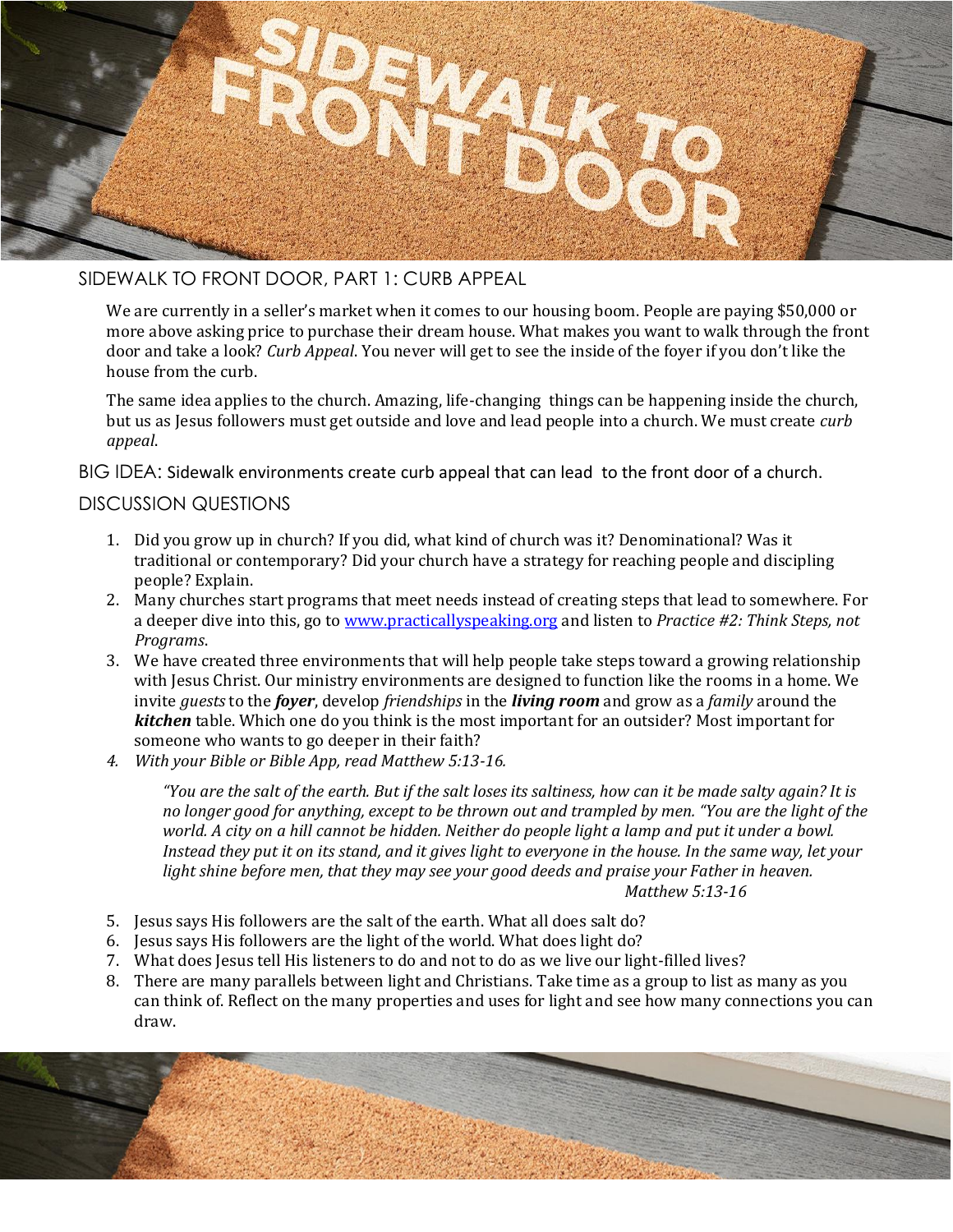- 9. Why is it so rare for Christians to be salt and light in the world? Why is it difficult to live as Jesus describes in the Sermon on the Mount?
- 10. Who is one person for whom you can be salt and light? What is one thing you can do this week to help that person connect the dots between how you live and the God you serve?
- 11. If you're a Christian, talk about the people who influenced your faith by being salt and light in your life. What did you learn from their example? If you're not a Christian, talk about followers of Jesus who left you with a good impression of Christianity. What was it about them you liked? How were they different from other Christians you'd met?

#### MOVING FORWARD

If you're a Christian, it's because someone was salt and light in your life. You've had providential relationships. When you look back on your life, those people were "towns on a hill," showing you the way to God's grace. Their persistence may have been a little irritating, but their love changed your life. *Be salt. Be light. Salt always preserves. Light always shows the way.*

### CHANGING YOUR MIND

*People do not light a lamp and put it under a bowl. Instead they put it on its stand, and it gives light to everyone in the house. In the same way, let your light shine before others, that they may see your good deeds and glorify your Father in heaven.*

*Matthew 5:15-16 (NIV)*